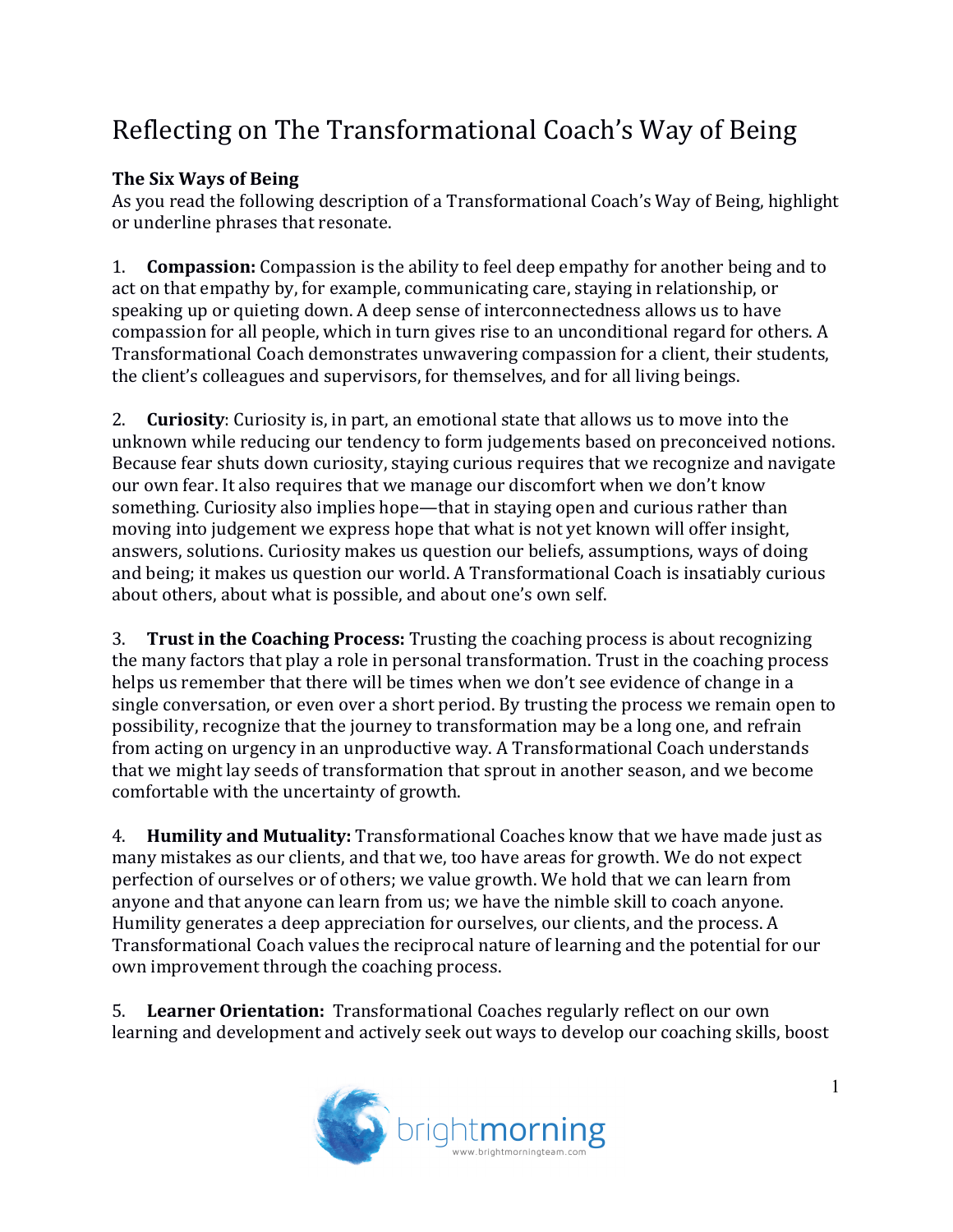our knowledge about education and equity, hone our emotional intelligence, examine and interrogate our beliefs, and strengthen these dispositions.

6. **Courage:** A Transformational Coach aspires to create just and liberated communities and builds reserves of courage to do so. We think about courage as a muscle we can build. We learn about how others amass courage, we learn about what gets in the way of acting with courage, and we understand how to engage with the fear that surfaces within us when we need be courageous. A Transformational Coach appreciates the power of courage and is committed to increasing their own.

## **Reflecting on the Ways of Being**

For each way of being, reflect on how fully you feel you embody that disposition. If you want to rate yourself, of course—go ahead and do so. If rating yourself isn't helpful, then don't—you might just make notes in the margins to identify your strengths and areas for growth. 

| Compassion                                                                                                                                                                      | $1 - 5$<br><b>Scale</b> |
|---------------------------------------------------------------------------------------------------------------------------------------------------------------------------------|-------------------------|
| I recognize that everyone is doing the best they can right now. I understand that<br>people make choices that make sense to them, given their life histories and<br>world view. |                         |
| I know the difference between pity, sympathy and empathy—and I know how I<br>feel when I'm giving or experiencing these emotions.                                               |                         |
| I feel empathy for people even when I disagree with their actions.                                                                                                              |                         |
| When I feel empathy for someone I take action.                                                                                                                                  |                         |
| I recognize when it's hard for me to activate compassion and I have strategies to<br>help me do so.                                                                             |                         |
| I feel compassion for myself and I have strategies to act on those feelings of self-<br>compassion.                                                                             |                         |
| I see the interconnectedness between myself and others and this deepens my<br>compassion for others.                                                                            |                         |
| <b>TOTAL</b>                                                                                                                                                                    |                         |

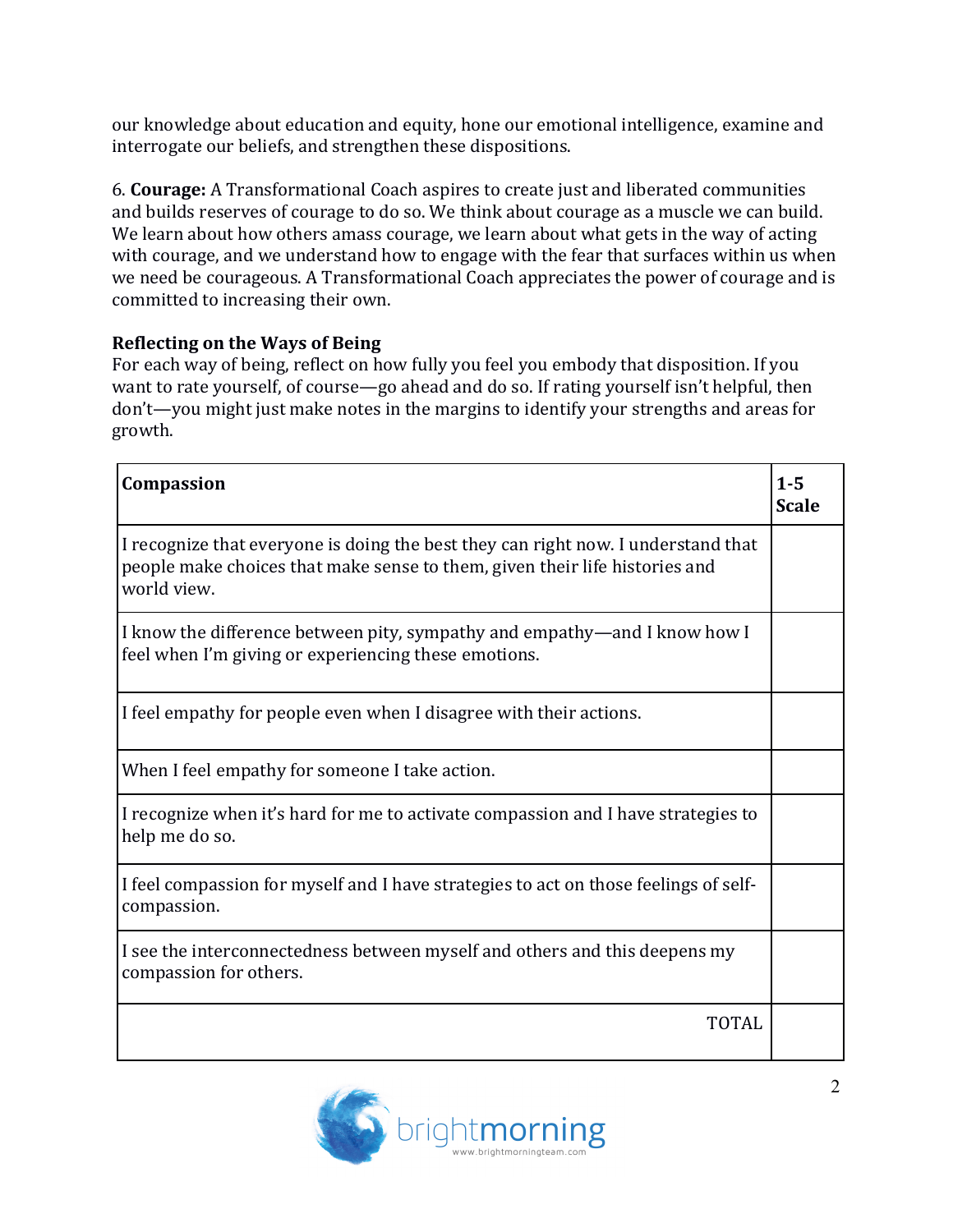| <b>Curiosity</b>                                                                                                                                                                 |  |
|----------------------------------------------------------------------------------------------------------------------------------------------------------------------------------|--|
| I am aware of underlying intentions behind the questions I ask.                                                                                                                  |  |
| I am aware of how genuine my questions are (and that some might be more or<br>less genuine than what I intend) and of how open I am to the way someone else<br>responds to them. |  |
| I'm aware of what's going through my mind when I ask questions and when I<br>listen to the response.                                                                             |  |
| When listening to a client I notice when my judgement arises and I have<br>strategies to manage that reaction so it doesn't obstruct my curiosity.                               |  |
| I'm aware of my emotions when someone speaks, and I have strategies to<br>engage with the emotions that surface that could block my curiosity.                                   |  |
| When someone says something that I disagree with, I get curious about my own<br>values, beliefs, and experiences.                                                                |  |
| I have strategies to engage with my fear.                                                                                                                                        |  |
| <b>TOTAL</b>                                                                                                                                                                     |  |

| <b>Trust in the Coaching Process</b>                                                                                               | $1 - 5$<br><b>Scale</b> |
|------------------------------------------------------------------------------------------------------------------------------------|-------------------------|
| I am patient.                                                                                                                      |                         |
| I have strategies to manage my impatience and anxiety.                                                                             |                         |
| I recognize the many steps that lead to change, and I know we're on the right<br>track because I see my client taking those steps. |                         |

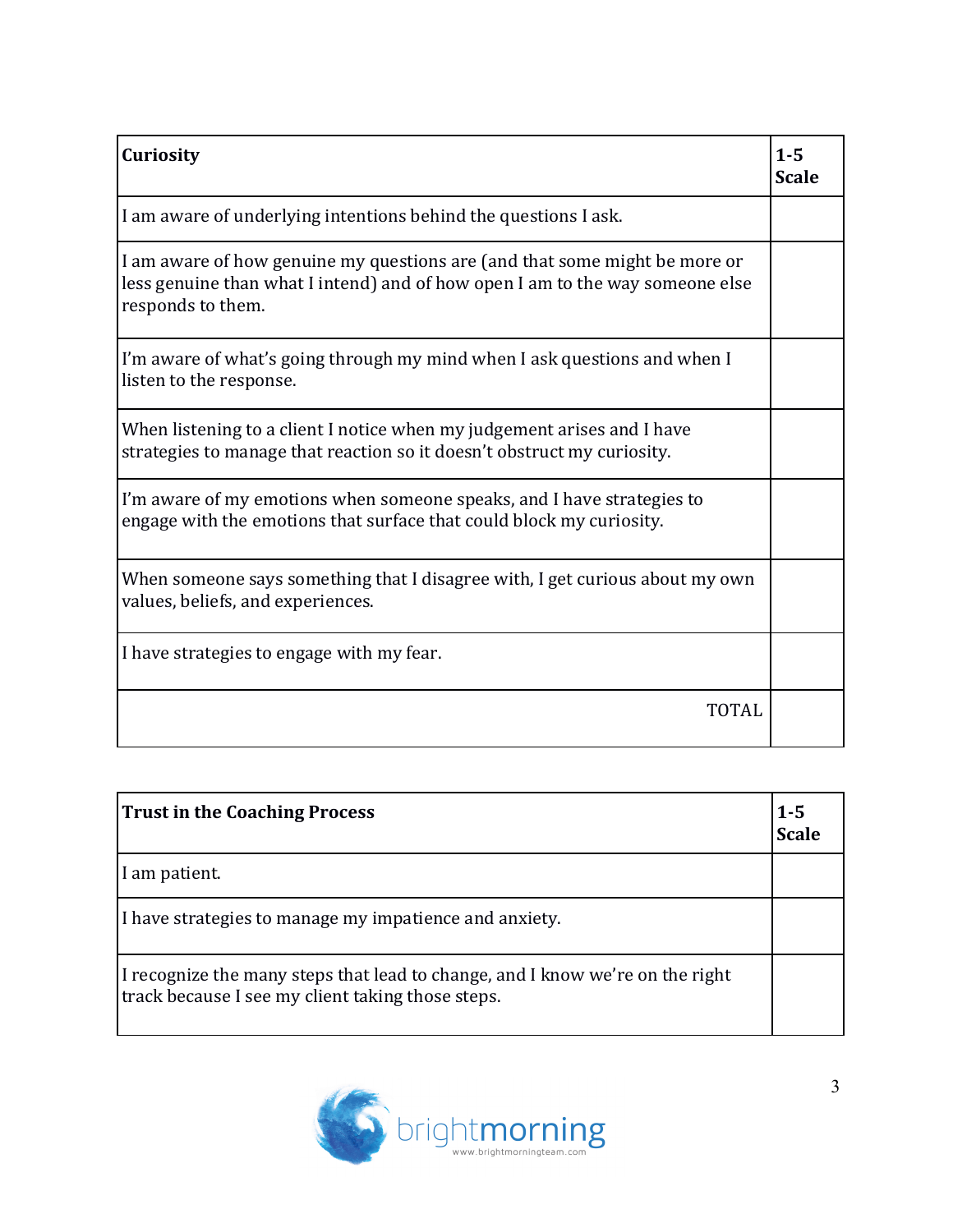| I can sense urgency in myself but don't act on it in a way that causes harm to<br>others. I know that people can only be where they are and that I can't will them<br>to be elsewhere.        |  |
|-----------------------------------------------------------------------------------------------------------------------------------------------------------------------------------------------|--|
| I recognize that I can't see every factor that plays a role in someone's learning<br>journey, and I accept that positive change may occur when I can't see it.                                |  |
| In my coaching work, I recognize my spheres of influence and control and can let<br>go of what is outside of my control.                                                                      |  |
| I don't have personal desired outcomes or agendas when I'm coaching someone;<br>I hold loose attachment to co-constructed outcomes and coach towards an<br>organization's vision and mission. |  |
| TOTAL                                                                                                                                                                                         |  |

| <b>Humility and Mutuality</b>                                                                                  |  |
|----------------------------------------------------------------------------------------------------------------|--|
| I learn just as much as my clients do within a coaching relationship.                                          |  |
| I recognize that my work as a coach furthers my own journey of growth and<br>transformation.                   |  |
| I know that I have made just as many mistakes as my clients, and that I have<br>just as many areas for growth. |  |
| I don't expect my client to be perfect, and I don't expect perfection from myself.                             |  |
| I know that I can learn from any client that I work with and I'm open to and<br>eager for those learnings.     |  |
| I know that any client can learn from me.                                                                      |  |
| I can be humble <i>and</i> confident (and not insecure or arrogant).                                           |  |
| TOTAL                                                                                                          |  |

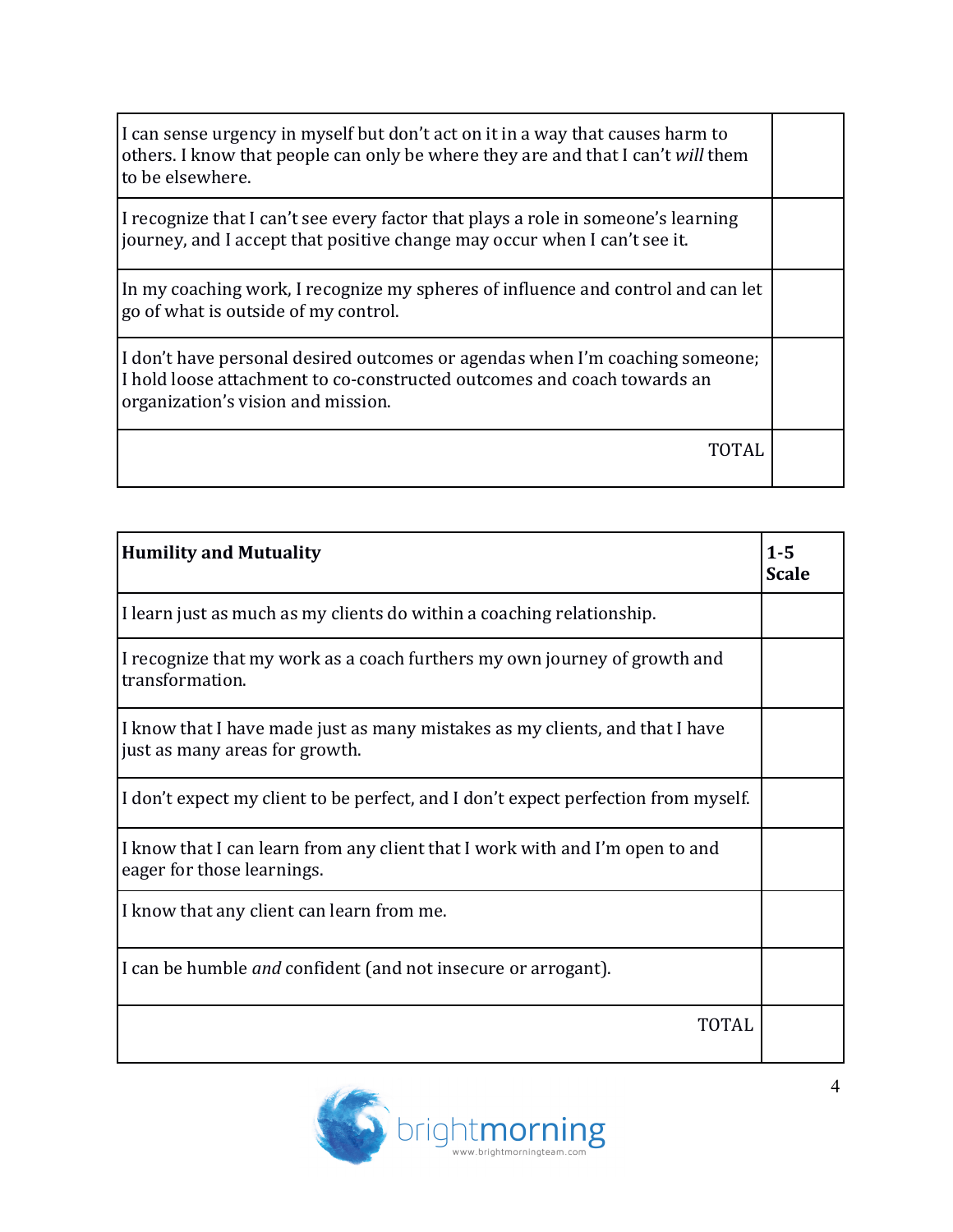| <b>A Learner Orientation</b>                                                                                                                                     | $1 - 5$<br><b>Scale</b> |
|------------------------------------------------------------------------------------------------------------------------------------------------------------------|-------------------------|
| I plan for coaching conversations and practice them with colleagues.                                                                                             |                         |
| I invite clients to give formal feedback on my coaching a couple times per year<br>and I ask for feedback in conversations.                                      |                         |
| I reflect on coaching conversations to analyze which coaching moves were<br>effective and to determine how I can improve my coaching next time.                  |                         |
| I read books and articles about the content I coach in, about educational equity,<br>and about the equity issues facing the students I serve.                    |                         |
| I interrogate my own beliefs about education, coaching, equity, race/racism and<br>identity, emotions and ways of being, and find colleagues who help me do so.  |                         |
| I recognize and reflect on my emotions regularly; I hone my ability to navigate<br>my emotions and engage with them in a healthy and productive way.             |                         |
| I reflect on how I show up and how I embody the transformational coach's ways<br>of being; I identify how I can strengthen the way I embody these ways of being. |                         |
| <b>TOTAL</b>                                                                                                                                                     |                         |

| <b>Courage</b>                                                                                                        | $1 - 5$<br><b>Scale</b> |
|-----------------------------------------------------------------------------------------------------------------------|-------------------------|
| I know what I feel, look like, and sound like when I'm being courageous.                                              |                         |
| I understand and appreciate how courage enables me to be a Transformational<br>Coach and I value building my courage. |                         |

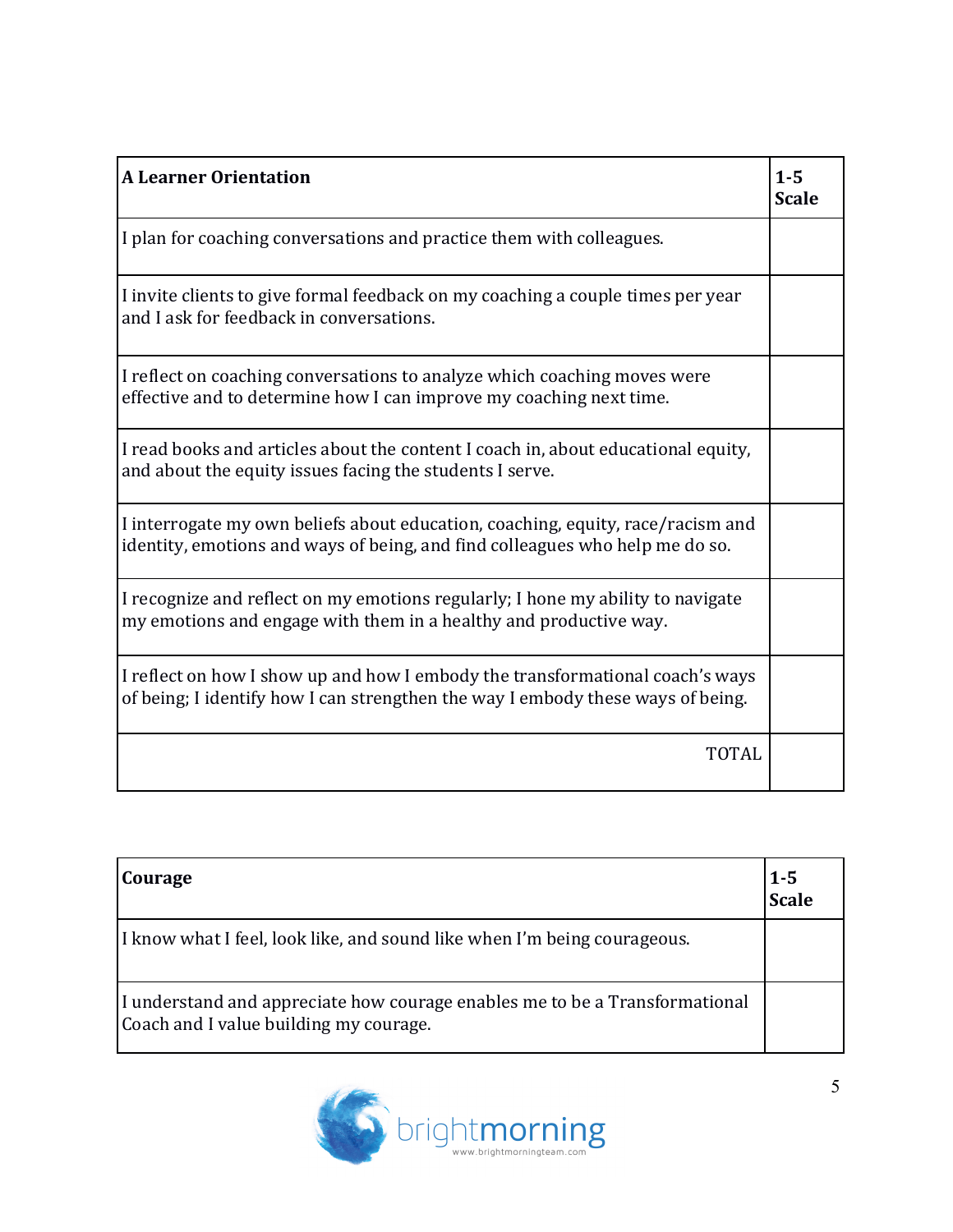| I know how to access my own courage and do so when I want.                                                  |  |
|-------------------------------------------------------------------------------------------------------------|--|
| I recognize courage in others and draw inspiration from their courage.                                      |  |
| I have strategies to resist the pull to comfort and can manage my discomfort<br>when I'm accessing courage. |  |
| When I don't feel courageous, I have strategies to explore and remove the<br>blocks to my courage.          |  |
| I value exploring fear and vulnerability as I know they are related to the<br>courage I can access.         |  |
| TOTAL                                                                                                       |  |

| <b>Way of Being</b>           | <b>Total Score</b> |
|-------------------------------|--------------------|
| Compassion                    |                    |
| Curiosity                     |                    |
| Trust in the Coaching Process |                    |
| <b>Humility and Mutuality</b> |                    |
| <b>Learner Orientation</b>    |                    |
| Courage                       |                    |